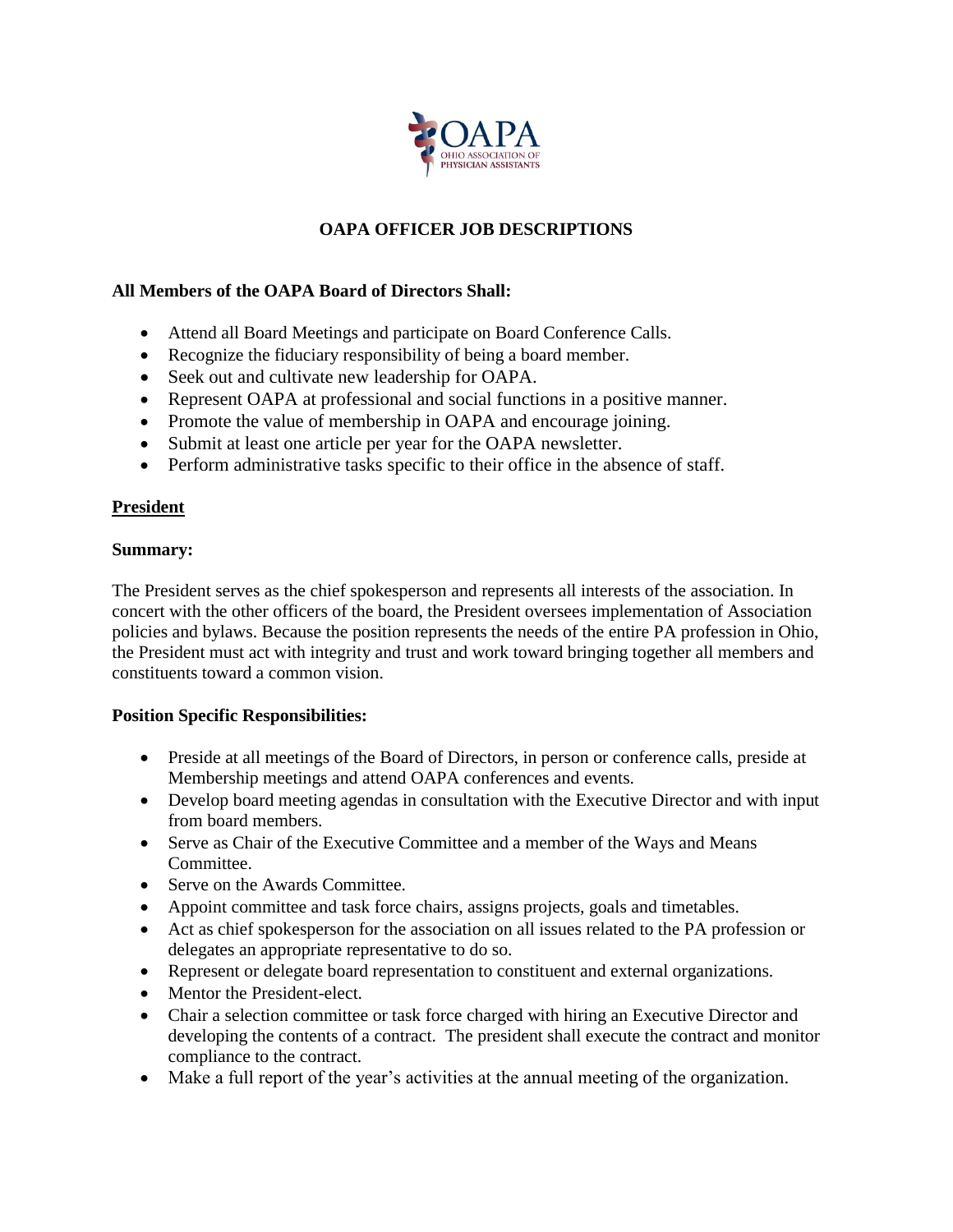## **Reports to:** OAPA Membership **Elected By:** Position assumed not elected Length of Term: One year **Supported Administratively by: Executive Director and Staff**

## **President Elect**

## **Summary:**

The President Elect office was designed to facilitate a smooth transition of leadership for the OAPA. The President Elect should work closely with the current President on every endeavor to learn all duties of the Presidency. Therefore, this office is primarily a learning experience. However, the President Elect will assume the duties of the President in the event of an absence or vacancy.

## **Position Specific Responsibilities:**

- Succeed to the office of President at the expiration of the President's term, or earlier if the office becomes vacant for any reason.
- Serve on the Executive Committee and is Chair of the Ways and Means Committee.
- Serve on the Awards Committee.
- Serve as the Board of Directors' advisor to assigned committees.
- Attend AAPA's Leadership Summit.

**Reports to:** OAPA President **Elected By:** OAPA Members Length of Term: One year **Supported Administratively by: Executive Director and Staff** 

## **Vice President**

## **Summary:**

The Vice President's primary purpose is to assist the President. He or she should become knowledgeable of the duties and responsibilities of the President and shall perform such duties as may be delegated by the President. The Vice President shall assume the duties of the President in his or her temporary absence.

## **Position Specific Responsibilities:**

- Serve on the Executive Committee and is Chair of the Bylaws Committee.
- Organize and conduct, with the assistance of the Secretary and Regional Trustee, all annual elections (*Ed note; the reference to the Regional Trustee is in the OAPA Bylaws)*. Chair the Election Committee.

**Reports to:** OAPA President **Elected By:** OAPA Members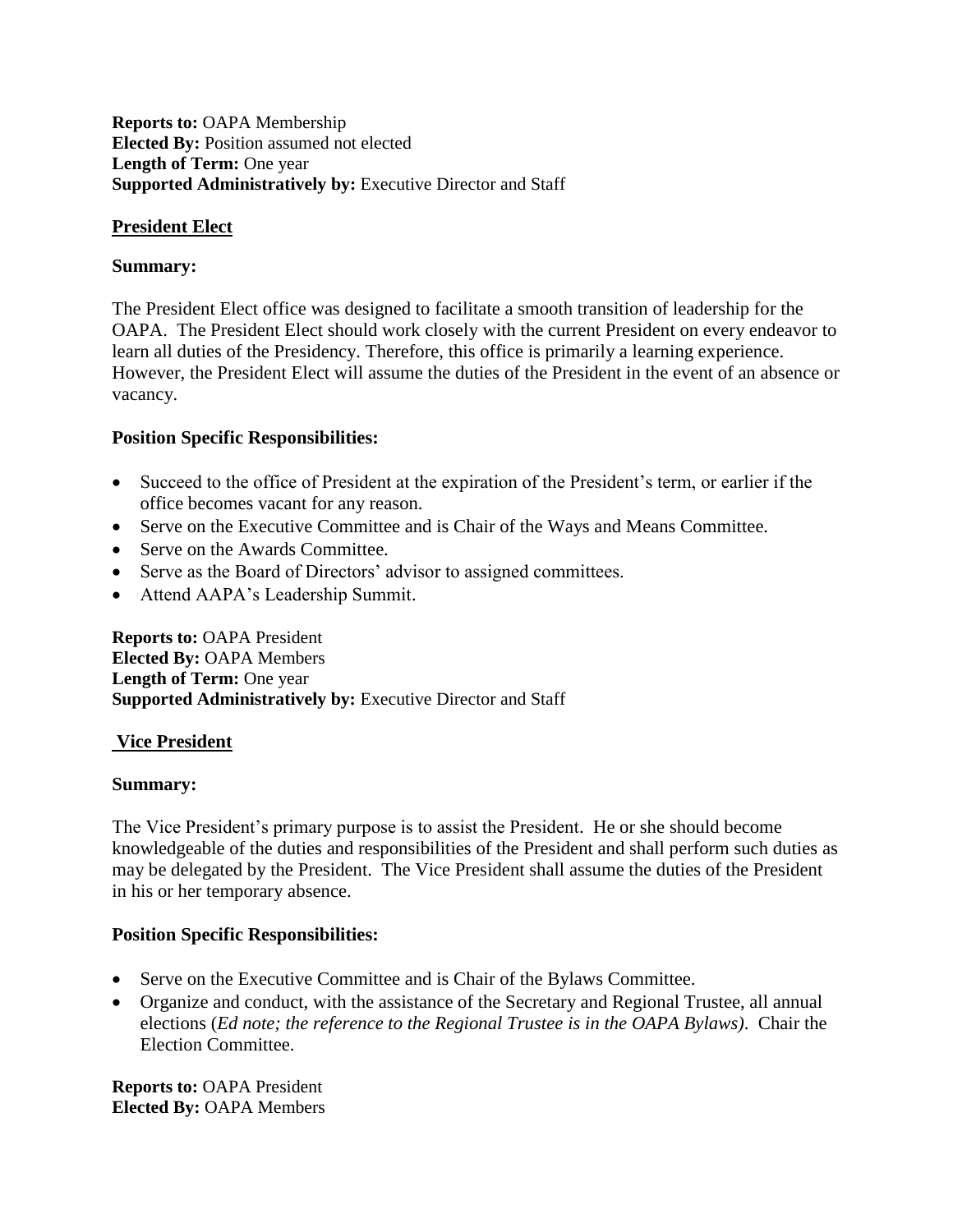## **Length of Term:** One year **Supported Administratively by: Executive Director and Staff**

## **Secretary-Treasurer**

## **Summary:**

The main responsibility of the Secretary-Treasurer is to direct the OAPA's fiscal policy and review and monitor cash and savings accounts with regard to the annual budget. He or she is also responsible for assuring that accurate minutes of board meetings are recorded and maintained.

## **Position Specific Responsibilities:**

- Serve on the Executive Committee and an ad hoc endorsement review committee.
- Review monthly financial reports and report the financial status to the Board of Directors.
- Prepare the annual budget with the Executive Director and President-Elect.
- Recommend audits of the financial records as needed.
- Deliver a financial report at each membership meeting.
- Serve on an ad hoc investment committee.
- Assure that accurate minutes of board and membership meetings are recorded and maintained.

**Reports to:** OAPA President **Elected By:** OAPA Members **Length of Term:** Two years **Supported Administratively by: Executive Director and Staff** 

## **Immediate Past President**

## **Summary:**

The Immediate Past President serves in advisory capacity on various committees and performs such duties as may be delegated by the President and/or the Board of Directors. The Immediate Past President shall assume the duties of the president in the absence of both the President and Vice President.

## **Position Specific Responsibilities:**

- Serve on the Executive Committee and Awards Committee.
- Chair the Past Presidents' Council.
- Help mentor the President and President Elect.

**Reports to:** OAPA President **Elected By:** Position assumed, not elected **Length of Term:** One year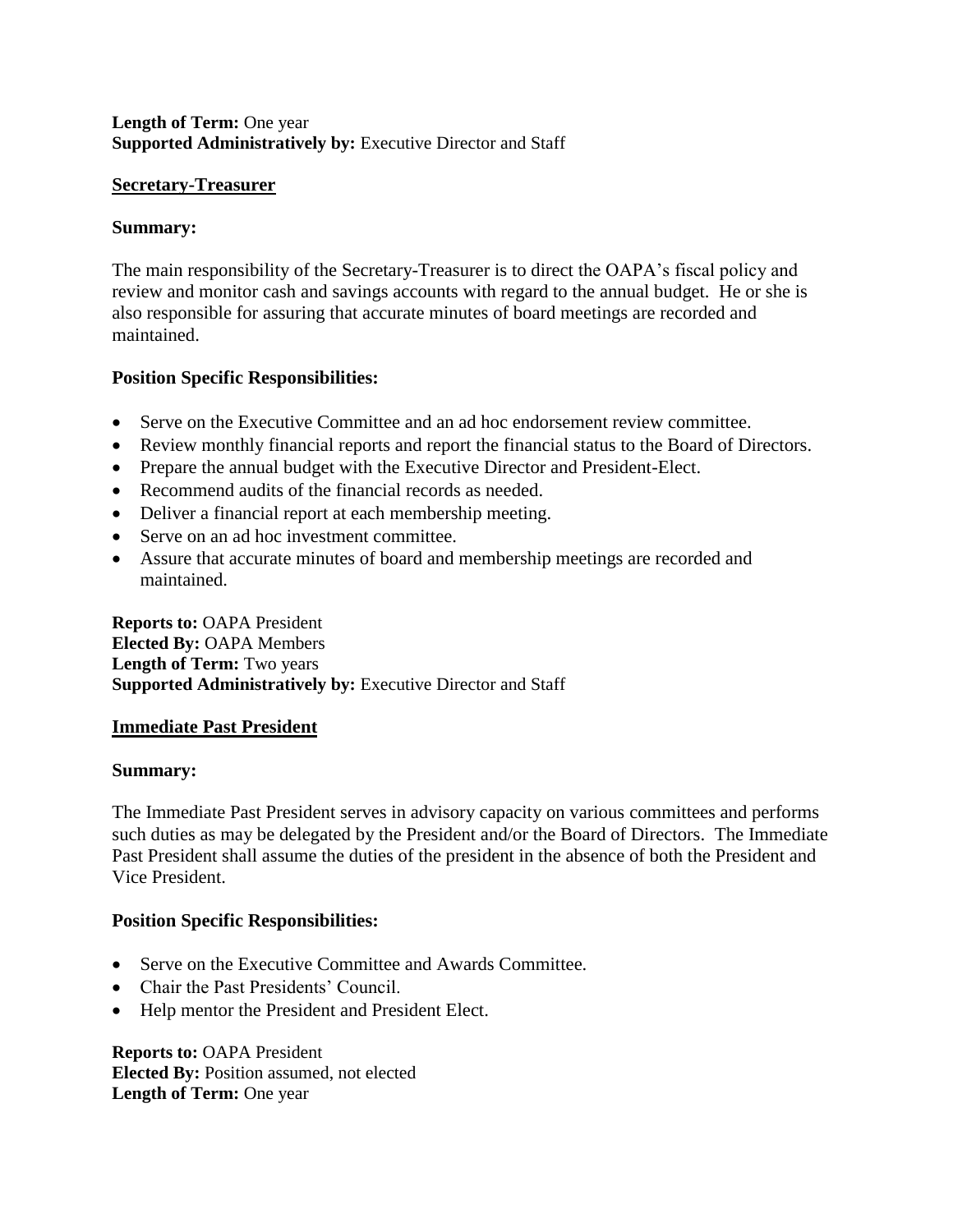## **Supported Administratively by: Executive Director and Staff**

## **Regional Directors (called Trustees in the OAPA Bylaws)**

## **Summary:**

The Regional Directors shall serve on committees as designated by the President and will facilitate communication to and from OAPA members in his or her region.

## **Position Specific Responsibilities:**

- Represent OAPA members in their region.
- Coordinate a minimum of one regional meeting per year sponsored by OAPA.
- Coordinate vendor dinners in the region and provide a report on OAPA activities at those dinner meetings.
- Submit a report of regional activities at each Board meeting if he or she will not be present to do so in person.

**Reports to:** OAPA President **Elected By:** OAPA Members in that Region Only **Length of Term:** One year **Supported Administratively by: Executive Director and Staff** 

#### **Student Representative**

#### **Summary:**

The Student Representative shall act as a liaison between the Board of Directors and student members of the organization in all the Ohio PA programs.

## **Position Specific Responsibilities:**

- Serve as a liaison between the Board of Directors and all student members of the OAPA.
- Serve on the Student Affairs Committee.
- Represent student views on the Board of Directors.
- Coordinate the election of the Representative-Elect.
- Promote membership of the OAPA to students in the Ohio PA Programs.
- Mentor the Student Representative-Elect.
- Facilitate student participation and involvement on all the OAPA's committees, teams and/or projects.

**Reports to:** OAPA President **Elected By:** Position assumed, not elected **Length of Term:** One year **Supported Administratively by: Executive Director and Staff**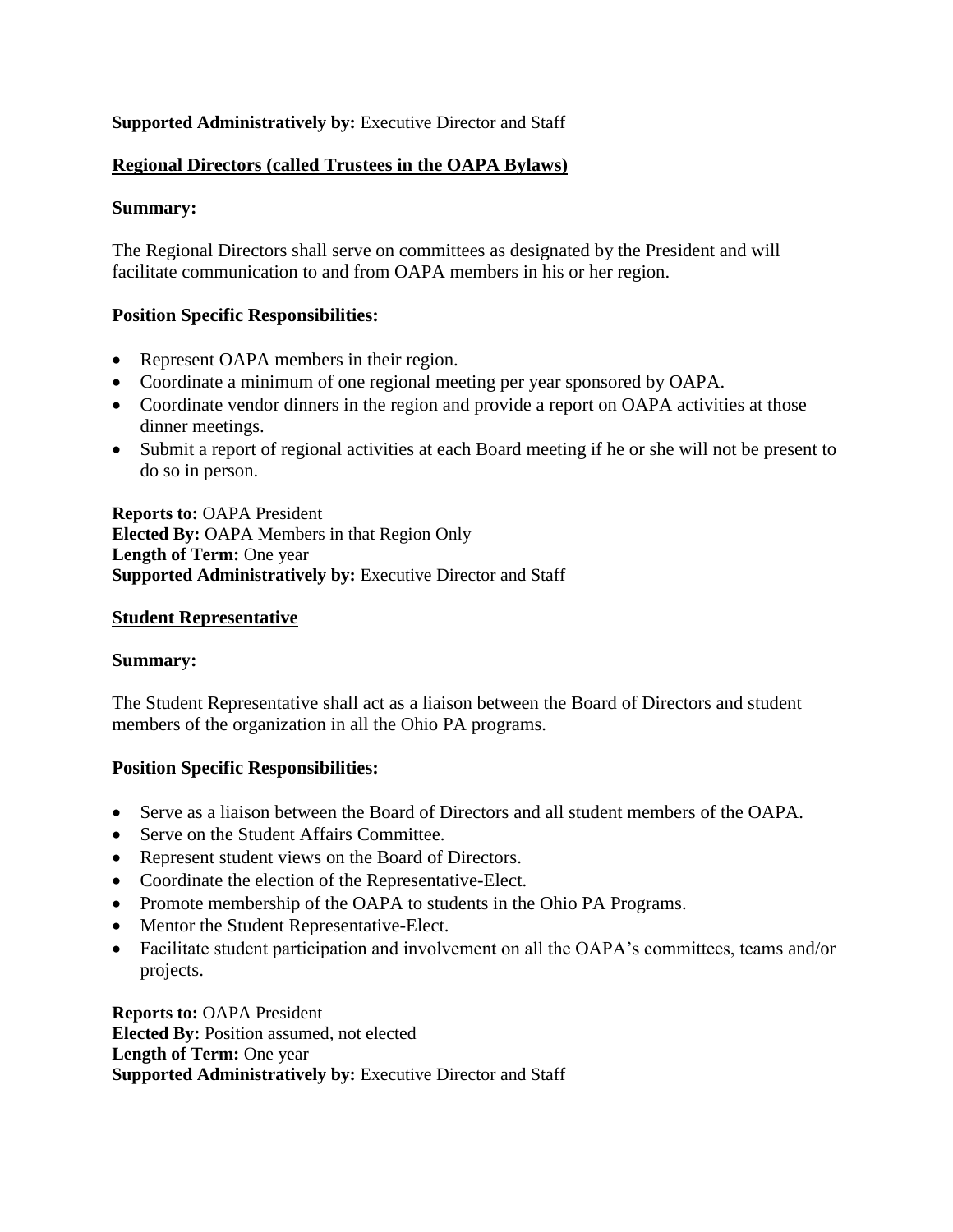# **Student Representative-Elect**

## **Summary:**

This is the only non-voting member of the Board of Directors. The Student Representative-Elect will use the year to learn the responsibilities of being the Student Representative. The Representative-Elect will assume the position of Student Representative the following year.

## **Position Specific Responsibilities:**

- Work with the Student Representative to prepare to be the Student Representative.
- Serve on committees and perform tasks as designated by the President.

**Reports to:** OAPA Student Representative **Elected By:** A Representative from each PA Program or appointed by a PA Program as designated by the Board of Directors. **Length of Term:** One year **Supported Administratively by: Executive Director and Staff** 

## **Executive Director**

## **Summary:**

The Executive Director will perform such administrative duties as defined by the Board Directors but the responsibility for association activities still resides with the Board.

## **Position Specific Responsibilities:**

- Provide administrative support for association activities including, but not limited to, membership, conferences, website, social media, legislative advocacy, public relations and financial accounting.
- Support the activities of the Board of Directors and Committees.

## **Committee Chairs**

Committee Chairs shall be appointed by the President for the term of that President, and must be OAPA members.

## **Position Specific Responsibilities:**

- Attend Board Meetings or submit a report.
- See that the committee carries out the defined objectives as provided by the President or Board of Directors and establish a timetable for completion.
- Have the responsibility for developing, recommending and implementing organizational plans for their respective committee.
- Make a final report and/or recommendation to the Board for action.